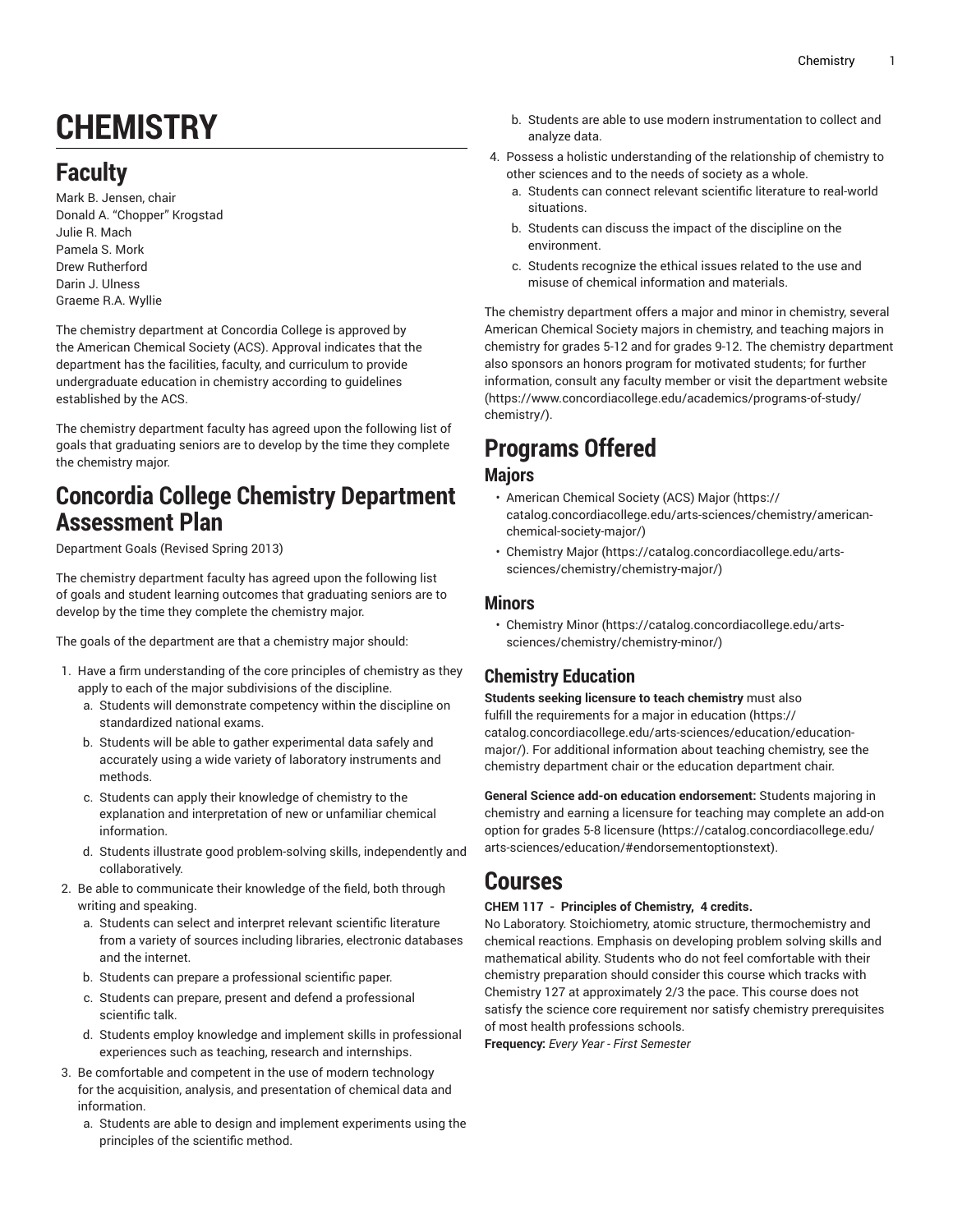## **CHEM 127 - General Chemistry I, 4 credits.**

First college course in chemistry for most students. Topics include: stoichiometry; states of matter; periodicity; nomenclature; atomic structure; geometry of molecules; chemical bonding; thermochemistry; chemical reactions; and related consumer, environmental and industrial problems. Three class periods and three hours of laboratory per week. Prerequisite: high school chemistry. This course can also count toward the environmental and sustainability studies program.

**Frequency:** *Every Semester*

## **CHEM 128 - General Chemistry II, 4 credits.**

Further study in general chemistry. Topics include redox chemistry, thermodynamics, chemistry of solutions, chemical kinetics, chemical equilibrium, buffer solutions and electrochemistry. Three class periods and three hours of laboratory per week. This course can also count toward the environmental and sustainability studies program.

**Frequency:** *Every Semester* **Prerequisites:** CHEM 127 or CHEM 137 **Core designations:** Natural Science N

## **CHEM 137 - Honors General Chemistry I, 4 credits.**

This is the first of a two-course sequence covering the same fundamental topics as in CHEM 127 - General Chemistry I but with significantly greater depth. It is designed for those students interested in the chemistry major and/or a chemistry-related career. Three class periods and one three-hour laboratory each week. Prerequisites: a strong high school background in chemistry and mathematics

**Frequency:** *Not offered on a Regular Basis*

## **CHEM 138 - Honors General Chemistry II, 4 credits.**

This is the second of a two-course sequence covering the same fundamental topics as in CHEM 128 - General Chemistry II but with significantly greater depth. More emphasis is placed on student-directed projects. The course is designed for those students interested in the chemistry major and/or a chemistry-related career. Three class periods and one three-hour laboratory each week.

**Frequency:** *Not offered on a Regular Basis*

**Prerequisites:** CHEM 137

## **CHEM 142 - Survey of Organic and Biochemistry, 4 credits.**

A survey of organic and biological chemistry. This course is intended for students in nursing, nutrition and other related health professions. It does not count toward a chemistry major or minor. Three class periods and three hours of laboratory per week. Prerequisite: high school chemistry **Frequency:** *Every Year - Second Semester*

**CHEM 152 / BIOL 152 - Vocation and the Health Professions, 1 credits.** Intended for freshmen and sophomore students interested in various careers in the health professions. This course offers a balance of personal reflection and practical information. The concept of "vocation as calling" will be emphasized and students will be asked to reflect upon their reasons for choosing a particular career path. Practical information will include various career options in the health professions, undergraduate expectations, professional school admissions requirements, and non-traditional career paths. **Frequency:** *Every Semester*

## **CHEM 171 - Consumer and Environmental Chemistry, 4 credits.**

A study of the relationship between the environment and our use of energy and everyday goods. Topics may include global climatic change, ozone depletion, and acid rain. The course is designed for non-science students with little or no science background. It has no prerequisite. It fulfills the laboratory science requirement but does not count toward a science major. Three class periods and three hours of laboratory per week.

**Frequency:** *Not offered on a Regular Basis* **Core designations:** Natural Science N

## **CHEM 172 - Survey of Biochemistry, 2 credits.**

A survey of biological chemistry. Carbohydrates, lipids, proteins, enzyme, metabolism, and other major topics of biochemistry will be introduced. This course is intended for nursing, nutrition, and other related health profession and education majors. Three hours of lecture and three hours of laboratory per week.

**Frequency:** *Not offered on a Regular Basis* **Prerequisites:** CHEM 341

## **CHEM 174 - From Space to Deep Ocean: Chemistry at the Extremes of Nature, 4 credits.**

This course satisfies the natural science (N) exploration area by focusing on the chemistry of gases in several extreme environments. From space exploration, to climbing Mount Everest, to deep sea diving, gases play a critical role. The course will mix science with the excitement of exploration and will deal with operating at the limits of animal endurance. Limited to gases, the science should be comprehensible to all students. The associated lab will explore the properties of gases. Students will be given an opportunity to investigate one special topic of their interest. Students will present these topics to a peer audience. **Frequency:** *Not offered on a Regular Basis*

**Core designations:** Natural Science N

**CHEM 175 - Forensic Science-Where the Dead Do Tell Tales, 4 credits.** An introduction to the field of forensic science, including the areas of trace evidence, DNA, firearms, and drug analysis. Students will develop a thorough understanding of the scientific method and an apppreciation of the ethical nature of scientific inquiry through laboratory investigations

and mock-crime scene analysis. Three class periods and three hours of

laboratory per week. **Frequency:** *Not offered on a Regular Basis* **Core designations:** Natural Science N

#### **CHEM 304 - Pharmacology, 2 credits.**

An introduction to the study of the properties, effects, and therapeutic value of drugs. For each major drug group, the pharmacokinetics, pharmacodynamics, and adverse drug reactions will be outlined based upon a group prototype. The objective of the course is to give students the ability to place major drugs into correct therapeutic categories with an understanding of their mechanisms of action, indications, and side effects. This course will be asynchronous online, with in-person exams. This course does not count toward a chemistry major or minor.

**Frequency:** *Every Year - Second Semester*

**Prerequisites:** BIOL 306 (may be taken concurrently)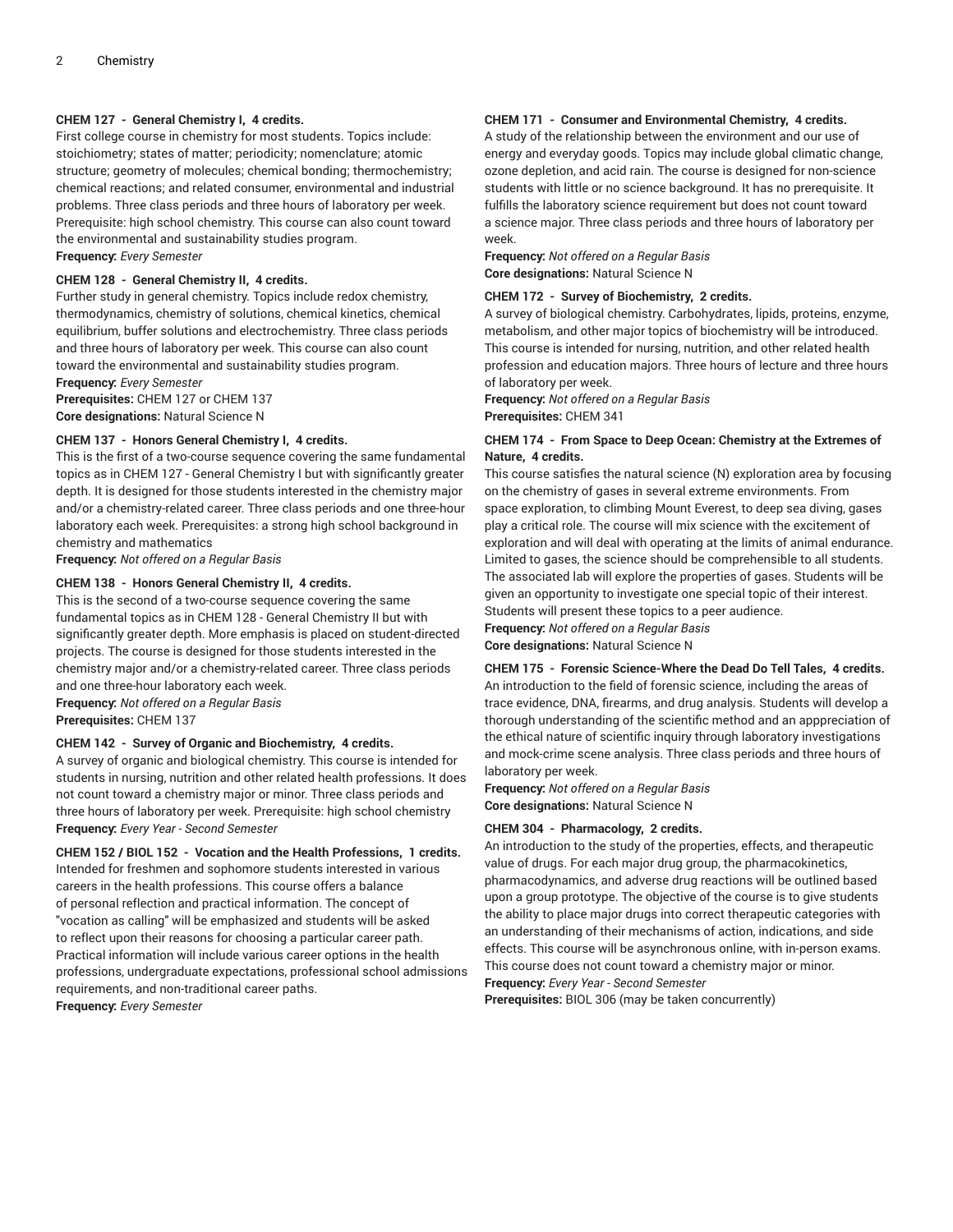## **CHEM 330 - Analytical Chemistry I, 4 credits.**

An overview of the fundamentals of chemical analysis. Topics include statistics and sampling, chemical equilibrium, volumetric analysis, electrochemistry, and an introduction to instrumentation. Laboratory work emphasizes representative sampling, sample preparation, volumetric analysis, gas and liquid chromatography, atomic and molecular spectroscopy, data analysis, and scientific writing. Three class periods and four hours of laboratory per week.

**Frequency:** *Every Year - Second Semester*

**Prerequisites:** CHEM 128 or CHEM 138 **Core designations:** Natural Science N

## **CHEM 341 - Organic Chemistry I, 4 credits.**

An examination of the fundamental classes of carbon compounds and the relationship of their physical and chemical properties to structure. Three class periods and one three-hour laboratory per week. **Frequency:** *Every Year - First Semester*

**Prerequisites:** CHEM 128 or CHEM 138

## **CHEM 342 - Organic Chemistry II, 4 credits.**

A study of organic compounds containing oxygen, nitrogen and sulfur, including many of commercial and/or biochemical importance. Three class periods and one three-hour laboratory per week.

**Frequency:** *Every Year - Second Semester*

**Prerequisites:** CHEM 341

## **CHEM 344 - Spectroscopy, 4 credits.**

This course provides detailed exposure to the theory and application of the four fundamental molecular spectroscopies (nuclear magnetic resonance, infrared, ultraviolet, and mass spectrometry). Focus is placed upon spectra interpretation toward molecular structure elucidation. Practical, hands-on experience with each instrument is highlighted. Three class periods per week.

**Frequency:** *Alternate Years - 2nd Semester* **Prerequisites:** CHEM 341

## **CHEM 351 - Physical Chemistry I, 4 credits.**

The first of two courses that explore the fundamental physical principles of chemistry. The course progresses from a microscopic to a macroscopic point of view moving from quantum mechanics to statistical mechanics and finally to thermodynamics. Topics include one-dimensional quantum models, atoms and molecules, the Boltzmann distribution, the laws of thermodynamics, chemical equilibrium, and electrochemistry. Three class periods and one four-hour laboratory per week.

**Frequency:** *Every Year - First Semester* **Prerequisites:** MATH 122)

#### **CHEM 352 - Physical Chemistry II, 4 credits.**

The second of two courses that explores the fundamental physical principles of chemistry. The course builds on the fundamentals of quantum mechanics, statistical mechanics, and thermodynamics introduced in CHEM 351 - Physical Chemistry I. Additionally, physical and chemical kinetics are discussed. Topics include: two and three dimensional quantum models, operator formalism, angular momentum, group theory, lasers, kinetics, and thermodynamics of solutions. Three class periods per week.

**Frequency:** *Every Year - Second Semester* **Prerequisites:** CHEM 351

## **CHEM 373 - Biochemistry I, 4 credits.**

A survey of the chemistry and biology of the fundamental molecules of life: carbohydrates, lipids, nucleic acids, amino acids, proteins, enzymes, vitamins and cofactors. The metabolic pathways for producing energy by degradation of carbohydrates, lipids and proteins are also a major component of the course. Three class periods plus one three-hour lab per week.

**Frequency:** *Every Year - First Semester* **Prerequisites:** CHEM 342

## **CHEM 374 - Biochemistry II, 4 credits.**

Building on the content of Biochemistry I, this course surveys selected biochemical pathways for synthesizing the molecules of life such as fatty acids, triglycerides, cholesterol, heme, starch and glycogen. A second major focus of the course is the transfer of biological information as it flows from DNA to RNA to proteins. Three class periods plus one threehour lab per week.

**Frequency:** *Every Year - Second Semester* **Prerequisites:** CHEM 373

#### **CHEM 380 - Special Topics, 0-4 credits.**

Courses covering various topics of interest in this particular discipline are offered regularly. Contact department or program chair for more information.

**Frequency:** *Not offered on a Regular Basis* **Repeatable:** Yes

**CHEM 390 - Cooperative Education, 1-8 credits.**

**Frequency:** *Not offered on a Regular Basis* **Repeatable:** Yes

## **CHEM 397 - ACS Research, 0 credits.**

This course documents successful completion of the chemistry research requirement for all American Chemical Society (ACS) degrees. This requirement includes at least 84 hours of directed research, as well as completion of a research paper. Prerequisite: permission of instructor. **Frequency:** *Every Semester*

**Repeatable:** Yes

### **CHEM 398 - ACS Research, 0 credits.**

This course documents successful completion of the chemistry research requirement for all American Chemical Society (ACS) degrees. This requirement includes at least 126 hours of directed research, as well as completion of a research paper. Prerequisite: permission of instructor. **Frequency:** *Every Semester*

#### **CHEM 403 - Senior Seminar I, 1 credits.**

The first in a two-course sequence (Chem 403/404) focusing on the preparation and presentation of a major paper related to the field of chemistry. Chem 403 emphasis is on the fundamentals of conducting research for the paper, writing the paper, and giving the presentation. Additional topics include scientific ethics and career preparation. May be required for completion of PEAK project in Chemistry Department. **Frequency:** *Every Year - First Semester*

This course is PEAK Optional

## **CHEM 404 - Senior Seminar II, 1 credits.**

Oral and written presentation of a topic of interest to the chemistry department. The student works with a chosen faculty mentor to apply the skills learned in CHEM 403 - Senior Seminar I.

**Frequency:** *Every Year - Second Semester*

**Prerequisites:** CHEM 403 (may be taken concurrently)